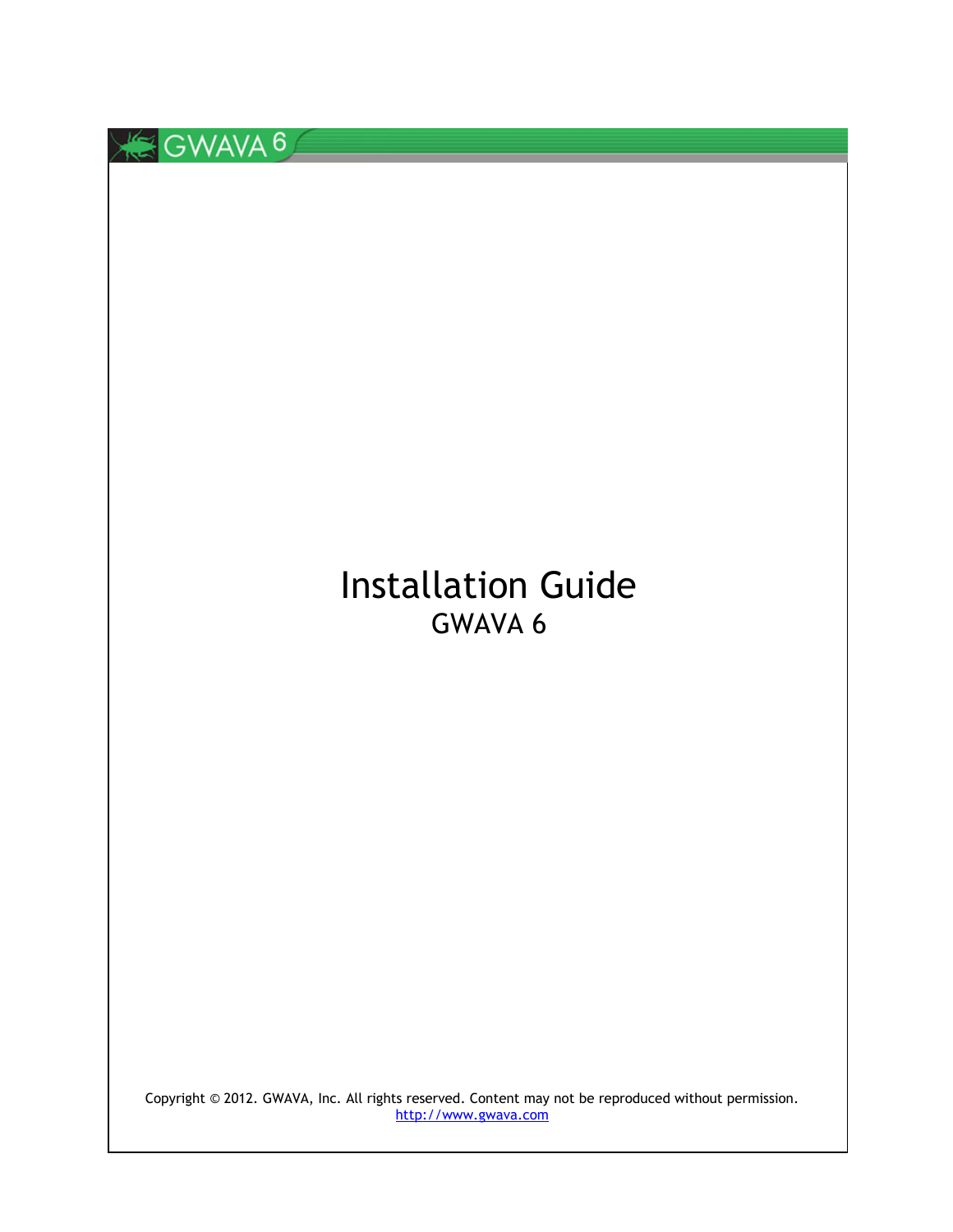#### **Copyright Notices**

The content of this manual is for informational use only and may change without notice. GWAVA Inc. assumes no responsibility or liability for any errors or inaccuracies that may appear in this documentation. GroupWise and WebAccess are registered trademarks of Novell, and copyrighted by Novell. Windows is copyrighted by Microsoft.

© 2005 GWAVA Inc. All rights reserved.

WASP® and GWAVA ® are registered trademarks of GWAVA Inc.

GroupWise® and WebAccess® are registered trademarks of Novell, Inc.

#### **Overview**

GWAVA 6 is a complete solution package for protecting email systems from viruses, spam, and undesired content. Though initially designed to integrate with Novell GroupWise mail systems, GWAVA 6 has the ability to act as an SMTP proxy to scan, filer, and monitor all mail systems. GWAVA 6 can be installed on either a Windows or a Linux server, and is also available in a linux-based appliance image.

The install and activation of GWAVA 6 requires the use of a Java executable file to install on either platform.

## **Licensing**

GWAVA 6 may be run as a trial for a period of 30 days before a license is required. The trial period of GWAVA 6 is full featured for a complete experience of what GWAVA 6 has to offer, however, after the 30 day period, mail will no longer be scanned and GWAVA 6 will not function until a license is purchased and applied to the GWAVA 6 system.

To purchase or acquire a license for the GWAVA 6 system, contact a sales representative for your area or obtain a license by visitin[g https://licenses.gwava.com/](https://licenses.gwava.com/)

#### **Support**

GWAVA 6 support may be found at: Online: [http://support.gwava.com](http://support.gwava.com/) Email: [support@gwava.com](mailto:support@gwava.com) Telephone: +1-801-437-5678 (Monday to Friday, 9:00 AM – 5:00 PM Eastern Standard Time)

## **Obtaining GWAVA 6**

GWAVA 6 may be downloaded from <http://www.gwava.com/trial-downloads-of-gwava-products.html#c7138> or it may be obtained by contacting your sales representative. Please see <http://www.gwava.com/company/contact-us.html> to locate a sales representative for your area.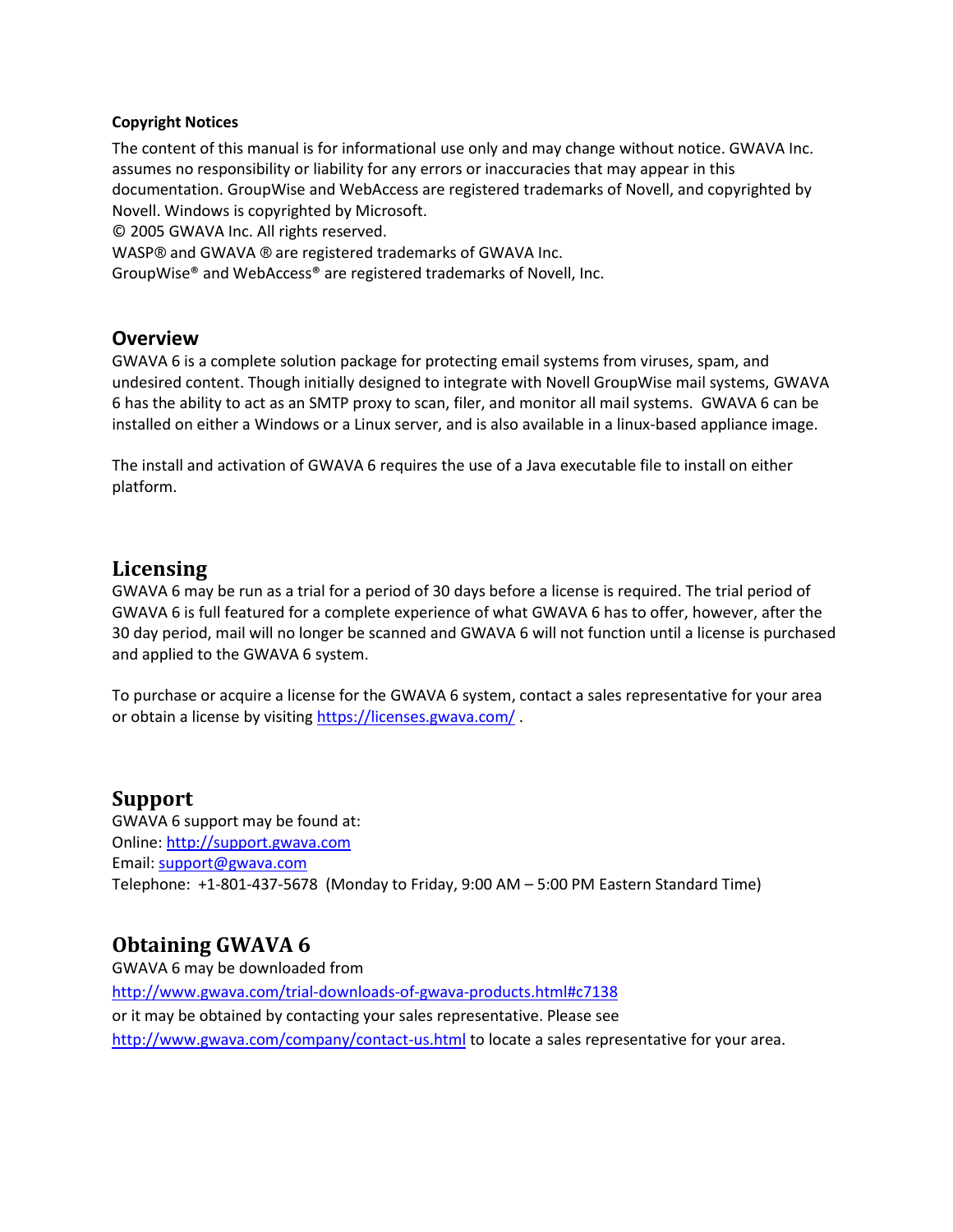# **Minimum System Requirements**

Supported Operating Systems: (with appropriate Java installed) **Linux** Novell Open Enterprise Server 2.x (Linux) SUSE Linux Enterprise Server 10.x SUSE Linux Enterprise Server 11.x

#### **Windows**

Windows 2003 Server Windows 2008 Server Microsoft Visual C++ (Required for Windows installer)

#### **Hardware Recommendations:**

Hardware recommendations are made according to approximate system load, and are dependent on OS and configuration type. General configuration settings are assumed. All RAM recommendations are for existing, unused ram, not total system RAM. (If connection dropping is used on an SMTP scanner, the expected performance rises significantly.)

3,000 Messages per hour

- Modern Multi-core 2.4 GHz Processor
- 1.5 GB Free RAM
- 40 GB Hard Drive space

10,000 Messages per hour

- Modern Xeon / Opteron Class 3 GHz Processor
- 4 GB Free RAM
- 100 GB Hard Drive space

#### **Supported GroupWise Versions** (For GroupWise integration)

GroupWise 5.5 SP 5 (non-EP) GroupWise 5.5 SP 5 (EP) GroupWise 6.0 SP 4 GroupWise 6.5 SP 2 GroupWise 7.0 SP 3 GroupWise 8.0 SP 2 GroupWise 2012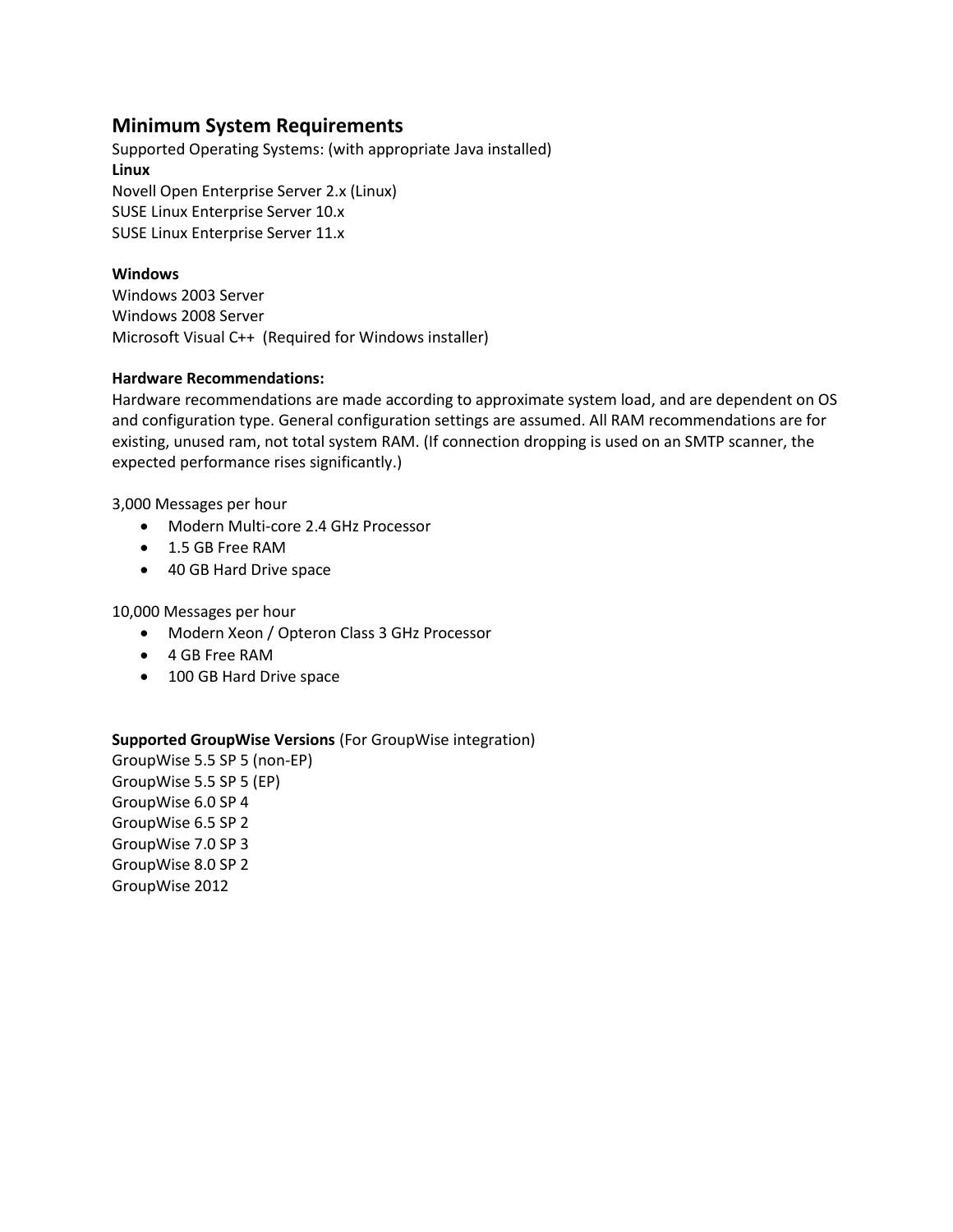# **Installation**

### **Linux**

GWAVA provides a native RPM installer for Linux. The rpm installer wraps together all pertinent information into a very painless installation experience.

Download the GWAVA-6.i586.rpm file to the desired server and run the installer either through the GUI with 'install software' or with the rpm command.

rpm –ivh gwava-6.i586.rpm

The installation will set GWAVA to run automatically, use no proxy, and update virus definitions within an hour after installation.

The GWAVA installer does not open any ports in the system firewall. To access GWAVA Management, port 49282 must be open.

The default commands for stopping and starting GWAVA on linux are:

rcgwavaman start

rcgwavaman stop

GWAVA 6 is installed, but must be activated.

To continue, make sure that the GWAVA 6 service is running and then open a browser and navigate to the setup and server activation:

http://<server\_ip>:49282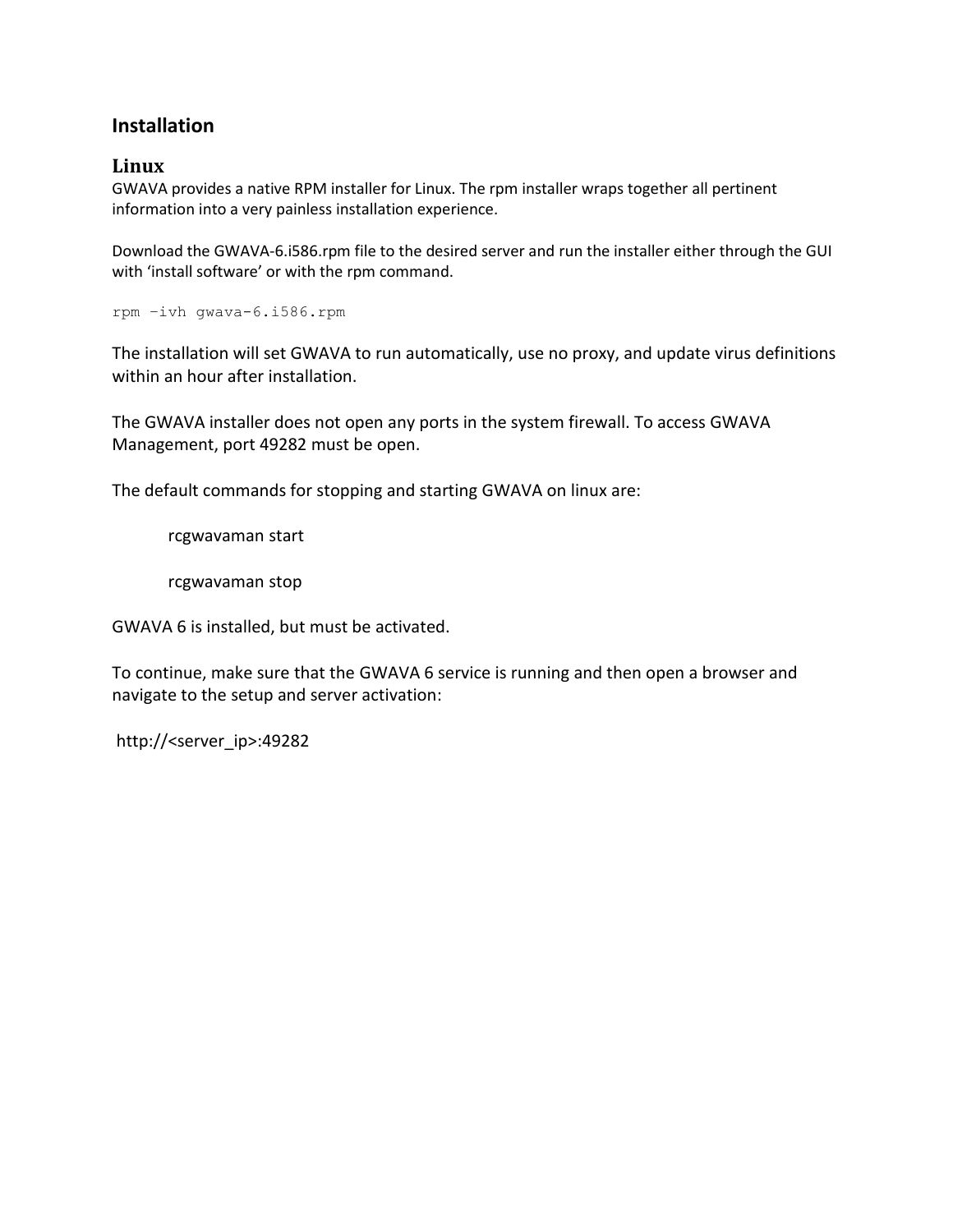# **Windows Installation**

To install GWAVA on Windows, locate or download the installation file to the desired server and execute the installer.



| GWAVA Setup                           |        |
|---------------------------------------|--------|
| Extracting the main application files | Cancel |

The installer will extract all files necessary and begin the installation wizard.

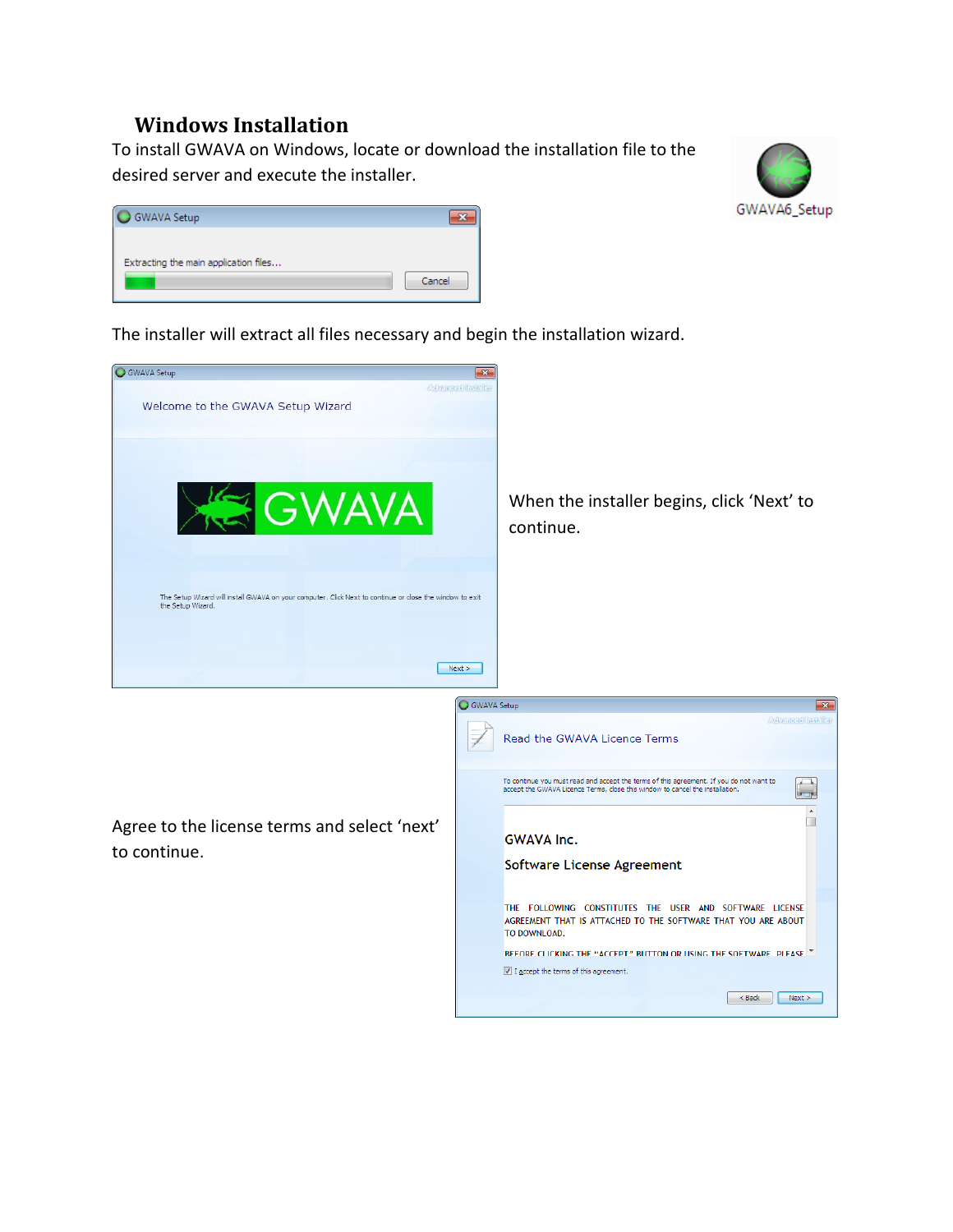| <b>GWAVA Setup</b> |                                                                                                              |                                     | $\Box$ $\Box$      |
|--------------------|--------------------------------------------------------------------------------------------------------------|-------------------------------------|--------------------|
|                    | Choose a file location                                                                                       |                                     | Advanced Installer |
|                    | To install in this folder, click "Next". To install to a different folder, enter it below or click "Browse". |                                     |                    |
|                    | C:\Program Files\GWAVA\GWAVA                                                                                 |                                     | Browse             |
|                    | Total space required on drive:<br>Space available on drive:<br>Remaining free space on drive:                | 258 MB<br>13 GB<br>13 <sub>GB</sub> |                    |
|                    |                                                                                                              |                                     |                    |
|                    |                                                                                                              |                                     | $<$ Back<br>Next   |

GWAVA installs to the default location shown, if a different location is desired, specify the new location and select 'Next' to continue.

If a Proxy is utilized or desired to be used in the system, enable the proxy setting and input the relevant information.

If your Proxy uses a username and password, the information must be provided for GWAVA to function correctly.

| G GWAVA Setup |                                                | $\mathbf{x}$       |
|---------------|------------------------------------------------|--------------------|
| tina.<br>1994 | Proxy information                              | Advanced Installor |
|               | Use a proxy for spam/virus definitions updates |                    |
|               | Proxy hostname:                                |                    |
|               | proxy.domain.com                               |                    |
|               | Port:                                          |                    |
|               | 8080                                           |                    |
|               | User Name:                                     |                    |
|               | Password:                                      |                    |
|               |                                                |                    |
|               |                                                | $<$ Back<br>Next   |



All post installation tasks options are offered. Select the appropriate desired tasks and click 'Next' to continue.

To access the GWAVA Management page, port 49282 must be opened in the firewall.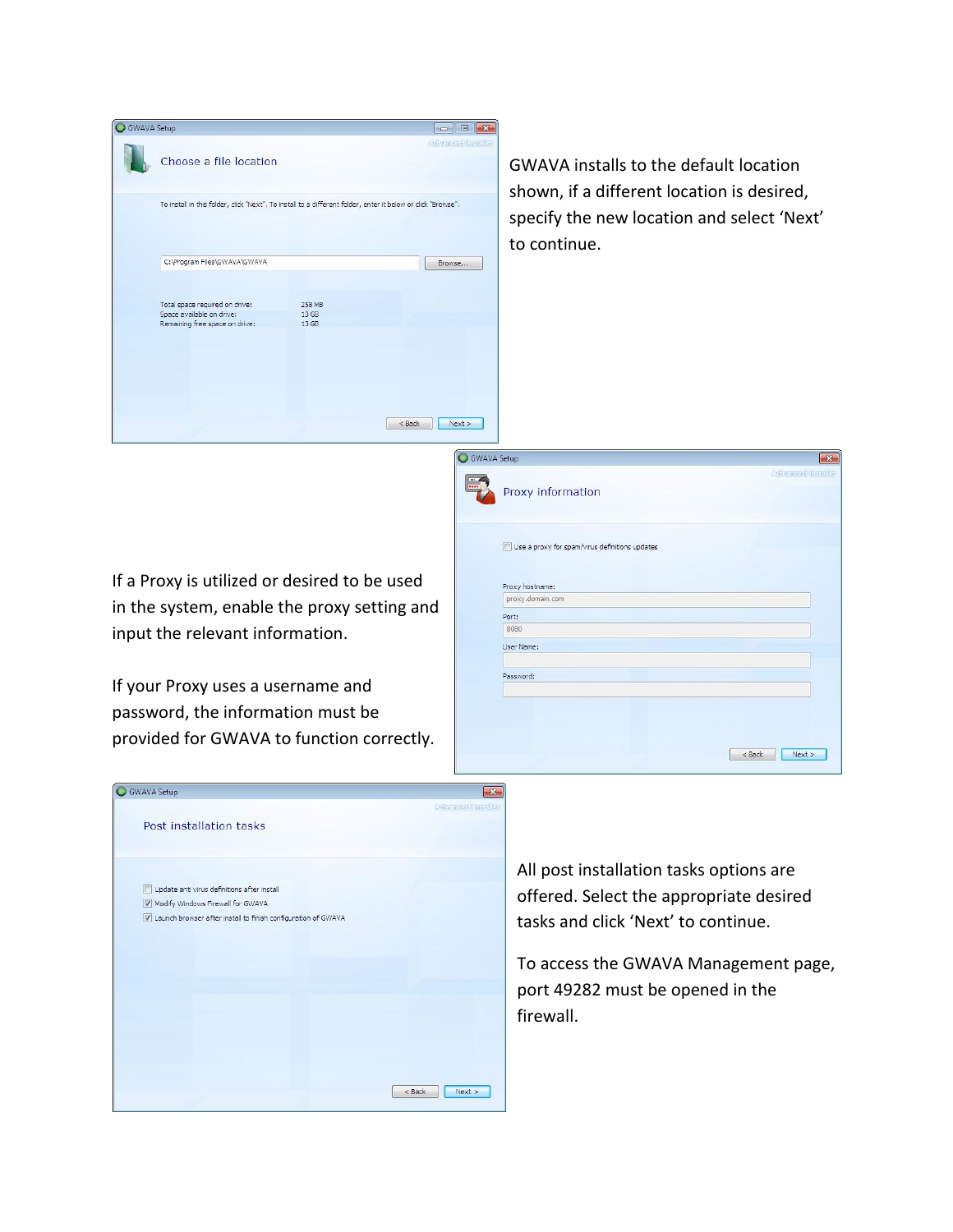| Advanced linguillar<br>Begin installation of GWAVA<br>Click Install to begin the installation. If you want to change any of your installation settings, click Back.<br>Please review the settings as configured before continuing.<br>Once all the necessary<br>C: \Program Files\GWAVA\GWAVA<br>Install Path:<br>Use Proxy:<br>False<br>been collected, they a<br>Modify firewall:<br>True<br>Update definitions after install: True<br>review. If the settings<br>Finish configuration in browser: True<br>'Install' to continue. |  |
|-------------------------------------------------------------------------------------------------------------------------------------------------------------------------------------------------------------------------------------------------------------------------------------------------------------------------------------------------------------------------------------------------------------------------------------------------------------------------------------------------------------------------------------|--|
|                                                                                                                                                                                                                                                                                                                                                                                                                                                                                                                                     |  |
|                                                                                                                                                                                                                                                                                                                                                                                                                                                                                                                                     |  |
|                                                                                                                                                                                                                                                                                                                                                                                                                                                                                                                                     |  |
|                                                                                                                                                                                                                                                                                                                                                                                                                                                                                                                                     |  |
|                                                                                                                                                                                                                                                                                                                                                                                                                                                                                                                                     |  |
|                                                                                                                                                                                                                                                                                                                                                                                                                                                                                                                                     |  |
|                                                                                                                                                                                                                                                                                                                                                                                                                                                                                                                                     |  |
|                                                                                                                                                                                                                                                                                                                                                                                                                                                                                                                                     |  |
|                                                                                                                                                                                                                                                                                                                                                                                                                                                                                                                                     |  |
|                                                                                                                                                                                                                                                                                                                                                                                                                                                                                                                                     |  |
|                                                                                                                                                                                                                                                                                                                                                                                                                                                                                                                                     |  |
|                                                                                                                                                                                                                                                                                                                                                                                                                                                                                                                                     |  |
|                                                                                                                                                                                                                                                                                                                                                                                                                                                                                                                                     |  |
| <b>Fall</b> nstall<br>< Back                                                                                                                                                                                                                                                                                                                                                                                                                                                                                                        |  |

v information has are displayed for s are correct, select

The GWAVA installer will check for Microsoft Visual C++ runtime, and if it is missing, the GWAVA installer will initiate the download and install for it.

| GWAVA Setup                      | $-23$              |
|----------------------------------|--------------------|
| <b>Installation Progress</b>     | Advanced Installer |
| Extracting prerequisite software |                    |
| Installing GWAVA                 |                    |
|                                  |                    |
|                                  |                    |



After C++ is installed and the required prerequisite software is installed, the GWAVA installer will be resumed.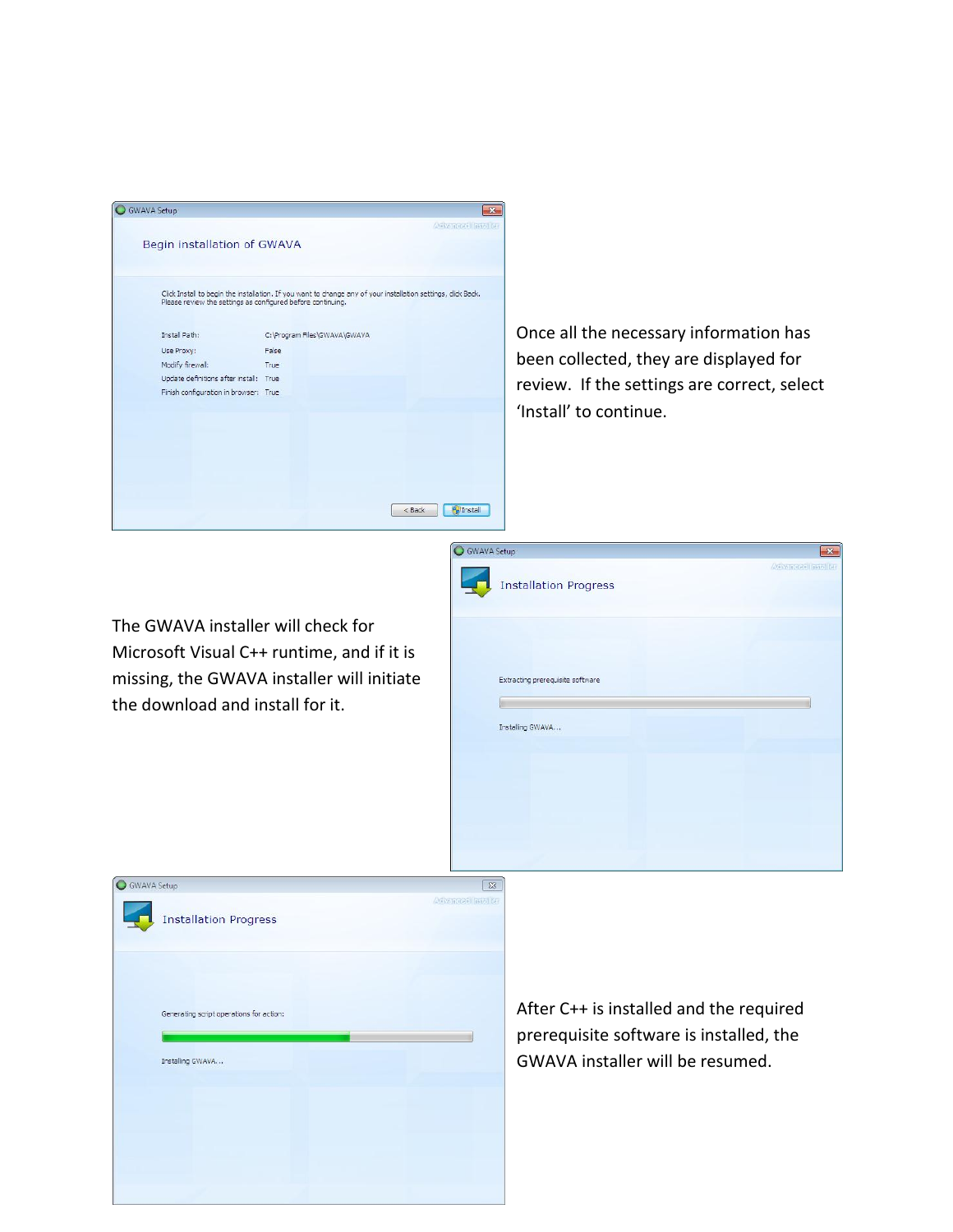

When the installer finishes installing GWAVA, click 'close' to exit the wizard.

On Windows, by default the GWAVA 6 server is run as a system service.

The GWAVA system is now installed, running, and is waiting for Server Activation.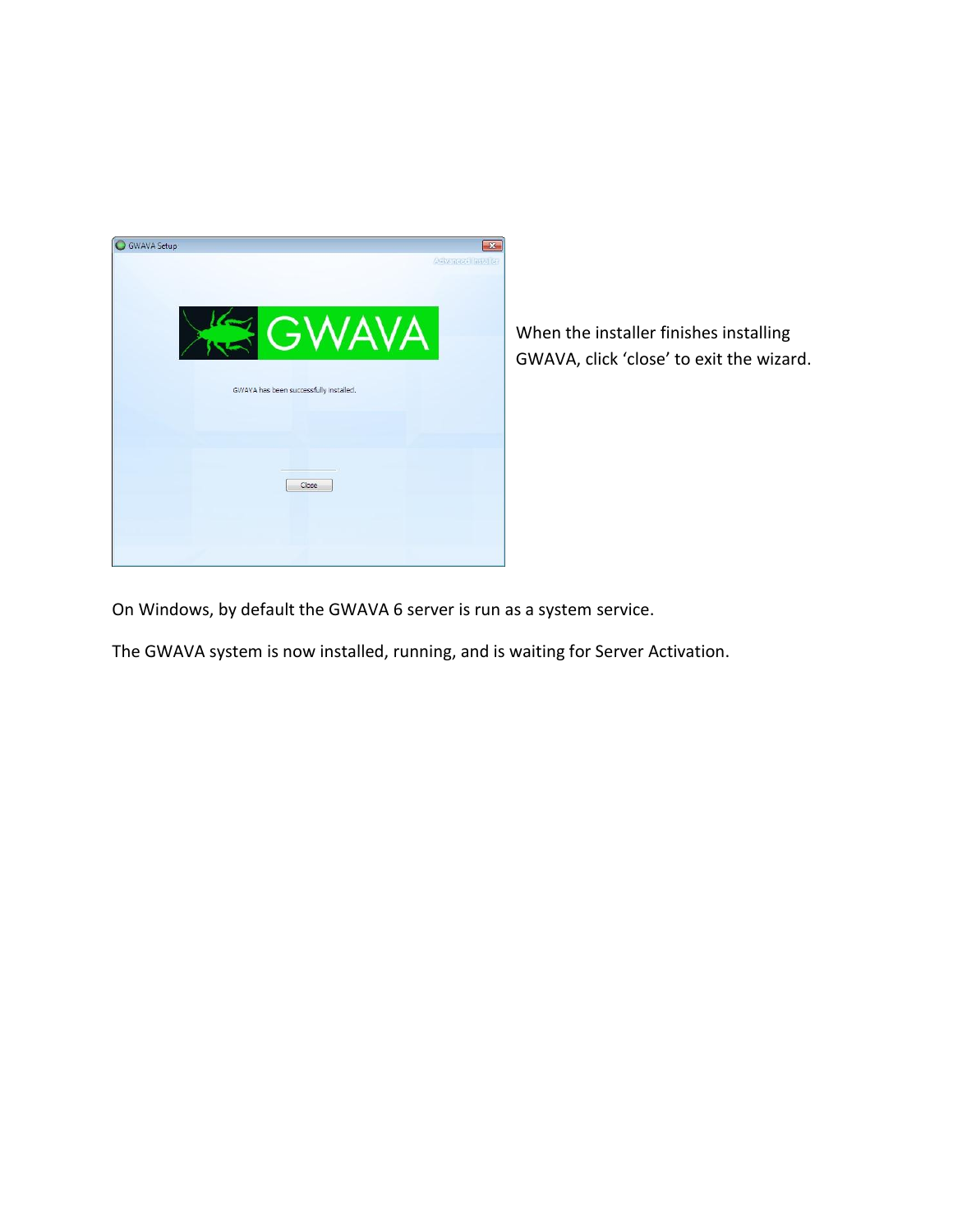# **GWAVA 6 Server Activation**

From your workstation, enter the URL http://<your\_server \_ip>:49282. For example: [http://192.168.10.60:49282](http://192.168.10.60:49282/), then click 'Go' or press ENTER.

Choose the default, 'this is a new GWAVA server' and click 'Continue'



Enter the requested information for your environment.

|                       | <b>GWAVA Network Setup</b>                                                                                                                                                                                                                      |                                            |
|-----------------------|-------------------------------------------------------------------------------------------------------------------------------------------------------------------------------------------------------------------------------------------------|--------------------------------------------|
|                       |                                                                                                                                                                                                                                                 |                                            |
| <b>Initial Set Up</b> |                                                                                                                                                                                                                                                 |                                            |
|                       | Because this is the first, or only GWAVA management server in your network, we need to<br>gather some rudimentory settings to secure the server and prepare it for installing the scanner<br>applications that will protect your e-mail system. |                                            |
|                       | <b>Server Parameters</b>                                                                                                                                                                                                                        |                                            |
|                       | Server identifying Name<br>Client connection address                                                                                                                                                                                            | Q<br>gwava5 (Linux)<br>192.168.1.107:49282 |
|                       | <b>Administration Information</b>                                                                                                                                                                                                               |                                            |
|                       | GWAVA administrator Login Name                                                                                                                                                                                                                  | Q<br>Admin                                 |
|                       | GWAVA administrator password                                                                                                                                                                                                                    | Q<br><br>Q                                 |
|                       | Verify administrator password                                                                                                                                                                                                                   | <br>Q                                      |
|                       | Internet Domain (eg. GWAVA.com)<br>GWAVA administrators full name                                                                                                                                                                               | qwava.com<br>o<br>admin                    |
|                       | GWAVA administrator e-mail address                                                                                                                                                                                                              | Ш<br>admin@gwava.com                       |
|                       | Mail Relay / User Authentication                                                                                                                                                                                                                |                                            |
|                       | SMTP server for notification/authentication                                                                                                                                                                                                     | 9<br>127.0.0.1                             |
|                       | SMTP AUTH username                                                                                                                                                                                                                              | Q<br>chris                                 |
|                       | SMTP AUTH password                                                                                                                                                                                                                              | <br>Remember this                          |
|                       |                                                                                                                                                                                                                                                 |                                            |
|                       | Continue                                                                                                                                                                                                                                        | password. You will                         |
|                       |                                                                                                                                                                                                                                                 | need this to login                         |
|                       |                                                                                                                                                                                                                                                 | after this step is                         |
|                       |                                                                                                                                                                                                                                                 | complete.                                  |